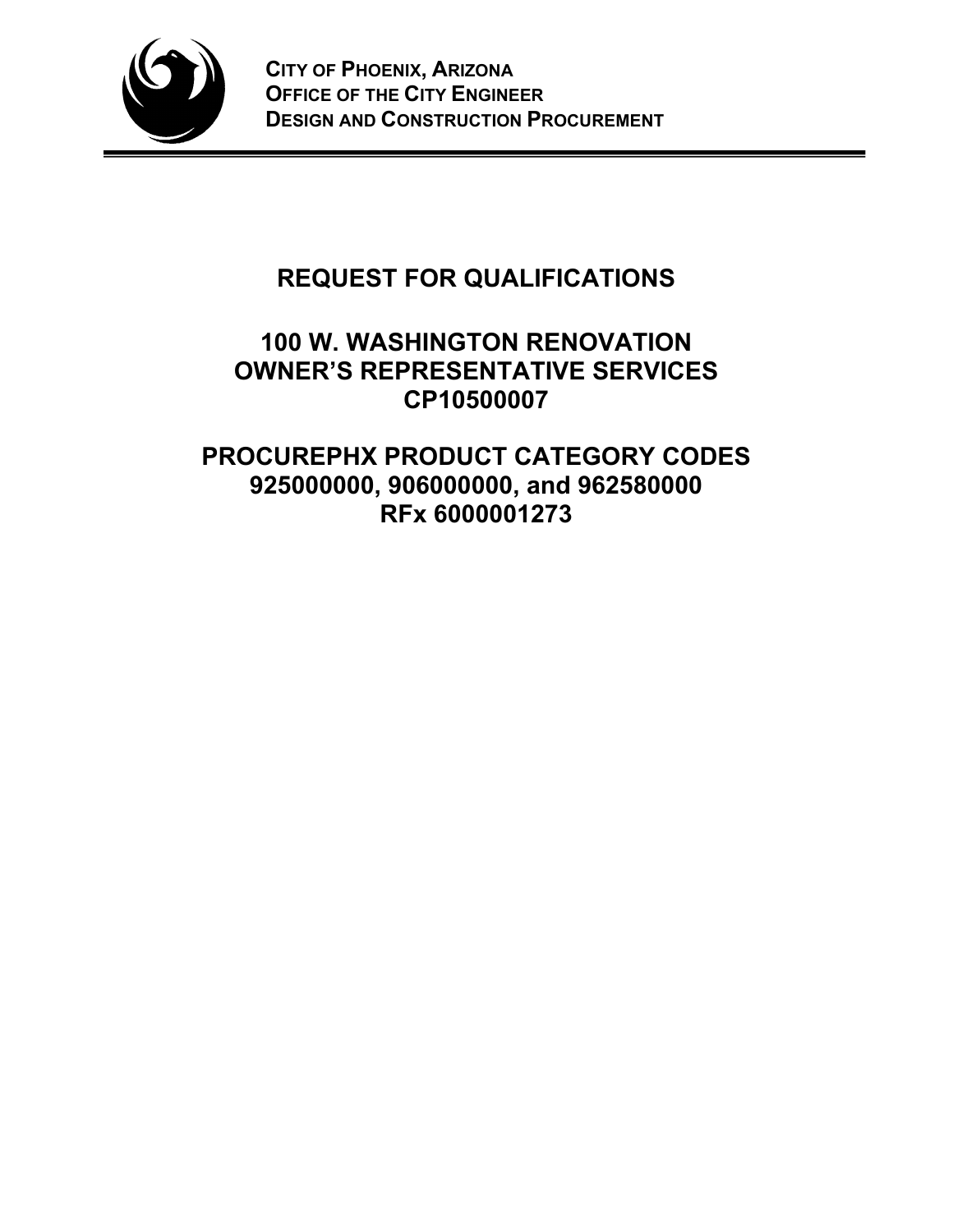## REQUEST FOR QUALIFICATIONS

The City of Phoenix is seeking to retain a highly qualified, capable firm to act as the Owner's Representative ("Owner's Rep") for the 100 W. Washington Renovation project. Services may include providing expertise, advice, cost estimating, and value engineering during the design/pre-construction phases, as well as monitoring of the renovation and expenditures during the construction phase for the 27-story, approximately 500,000 square foot office tower and parking structures.

The selected Owner's Rep will work as a team with the Architect, Construction Manager at Risk (CMAR), and City staff to ensure an efficient and effective design, build-out, and close-out for the project. The project is located at 100 W. Washington Street. The estimated total project cost is approximately \$90 million.

#### **SECTION I – PROJECT DESCRIPTION**

The City of Phoenix ("City") acquired a 27-story, approximately 500,000 square foot office tower, two parking structures, and ancillary property from Wells Fargo in October 2021. These assets are primarily located at 100 W. Washington Street in downtown Phoenix and are now referred to as "100 West".

The 100 West properties were built in the early 1970s and have been generally well maintained. A variety of tenant improvements and building updates have occurred over the years. The tower is largely vacant except for property management, security staff, and vendors conducting maintenance. The bank branch will remain in use by Wells Fargo through approximately September 2022, at which time that space will become vacant. The parking structures are anticipated to remain active through the project.

The City's current Police Department Headquarters (PDHQ) is outdated and insufficient: at 156,000 square feet, it was built when Phoenix had one-third its current population. A Needs Assessment was completed in 2019 and this study was updated in 2022. This study has a 20-year horizon and anticipates approximately 470,000 square feet of space to accommodate the long-term needs of the City's PDHQ functions.

It is among the first and highest priorities for the City to develop functional, efficient space that caters to the unique needs of the dedicated staff who provide 911 services to the community. Additional planning efforts, including conceptual floor plans have been completed.

The following attachments are part of this RFQ and are available on the eProcurement/RFx 6000001273 project site:

**ATTACHMENT A (THREE REPORTS)** - FACILITY CONDITION ASSESSMENT AND MANAGEMENT AND MAINTENANCE REVIEW - DATED 2/3/2022; WELLS FARGO PLAZA / 2<sup>ND</sup> AVENUE PARKING GARAGE -FACILITY CONDITION EVALUATION – DATED 6/11/2021; WELLS FARGO PLAZA AND 2ND AVENUE PROPERTY CONDITION ASSESSMENT – DATED 3/9/2021

**ATTACHMENT B** - CITY OF PHOENIX POLICE HEADQUARTERS MASTER PLAN

**ATTACHMENT C** - CITY OF PHOENIX POLICE DEPARTMENT COMMUNICATIONS BUREAU PROGRAM DOCUMENT

**ATTACHMENT D -** ONGOING WORK, EARLY PROCUREMENT AND CORE INFRASTRUCTURE RENOVATION ACTIVITY AT 100 WEST

#### **SECTION II – SCOPE OF WORK**

The Owner's Rep will assist the City throughout planning, design and completion of the 100 W. Washington Renovation project. Work is expected to begin immediately upon contract award. The preferred Owner's Rep will have significant, current experience in the development, design, and renovation of public safety facilities, as well as urban high-rises and municipal facilities. Significant collaboration with the City's Architect and CMAR will be required to deliver a timely, efficient, and effective 100 W. Washington Renovation project ("Project") for the City.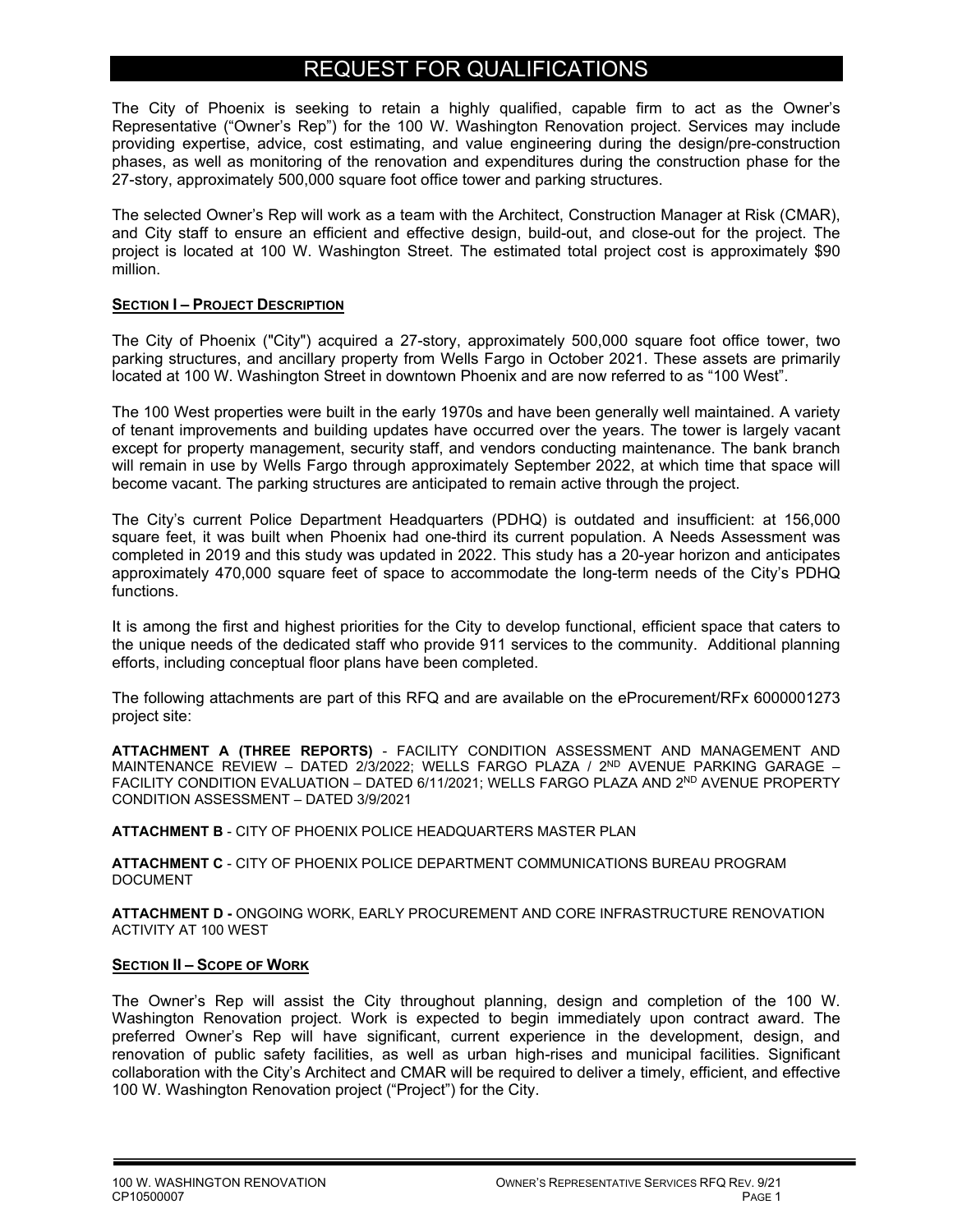The Owner's Rep will also assist the City to ensure all 100 West project scope / program elements are completed in a timely, quality manner from kick-off to punch walks, and will provide the City regular written and verbal status reports. In addition, the Owner's Rep shall facilitate the timely delivery of asbuilts and warranty documentation in the format desired by the City, at the conclusion of the project. These services will be specified more fully in a contract agreement to be negotiated after selection.

The City anticipates a contract which will include the services noted above. If any are required, the selected respondent will identify and select the appropriate subconsultants; however, City reserves the right to approve proposed subconsultants that will be associated with the Project. In addition, the work will include, at a minimum, the following components:

- 1. Analysis of the 100 West facilities and all documents provided as part of this solicitation, with an initial report and feedback delivered to the City at a meeting within 10 business days of contract execution.
- 2. Advise City on strategies and prepare systems or processes to ensure all key elements of the Master Plan are implemented, as amended by the City, in an effective and efficient manner.
- 3. Facilitate the Project Team (City, Architect, CMAR, and other Project consultants) and advise the City, making recommendations on the Project schedule. As the schedule is developed and implemented, the Owner's Rep shall work to ensure the Project remains on schedule and will timely report to City regarding any evidence the Project schedule may not be on-track, including specific recommendations to get the schedule back on-track.
- 4. Collaborate with the Project Team during the preconstruction / design phase and throughout construction, including attending Owner's Rep – Architect - CMAR and other meetings as needed, and responding timely to RFIs and other Project correspondence.
- 5. Advise the City on a likely draw schedule and budget updates as appropriate; suggest updates to the City based on the Project's current status and market conditions.
- 6. Attend all regularly scheduled Project meetings, and any other meetings as needed when available or provided reasonable notice.
- 7. Advise the City on requests to make of the Project Team regarding plans, drawings, budgets, schedules, analyses, studies, reports or other reasonable information requests that may be useful to the Project, or which may be necessary or beneficial for the City.
- 8. Achieve consensus with the Project Team whenever practical, within the City's established goals, and advise the City on alternative approaches or positions at all other times in a timely manner.
- 9. Advise the City regarding any comments to any Project documents or decisions that are in the City's best interests.
- 10. Provide technical support to the City to assist in decision-making and facilitate solutions that benefit the City throughout the Project.
- 11. Assign knowledgeable staff to observe Project progress and timely opine to the City regarding the quality of the work and materials as well as any real or potential impacts to the Project's program, budget, safety, quality or schedule.
- 12. Provide constructability reviews of design and construction documents and make recommendations to the City.
- 13. Review all prospective change orders or other Project modification requests and provide timely feedback to the City.
- 14. Evaluate and suggest design alternatives, value engineering proposals, scheduling efficiencies and other work modification proposals, providing timely recommendations to City.
- 15. Interpret Project reports, plans, specifications, and construction documents and provide the City reports as requested; assist City with presentations for diverse stakeholders as needed; at a minimum, provide monthly written Project reports to City.
- 16. Review and analyze all Project pay requests for appropriateness, including supporting documentation such as detailed invoices and conditional lien waivers. Provide timely analysis to City, including verification that the labor and materials have been successfully provided; suggest edits or clarifications as appropriate.
- 17. Routinely inspect the 100 West facilities and Project work throughout construction. Verify conformance with Project plans, safety protocols and quality expectations. Provide timely updates to the City on such observations and communicate directly with the Project Team as appropriate.
- 18. Facilitate punch list development prior to substantial completion, providing clear direction to Project Team and advice to the City as needed to ensure successful execution of the Project. Inspect resolution of punch list work and report back to City.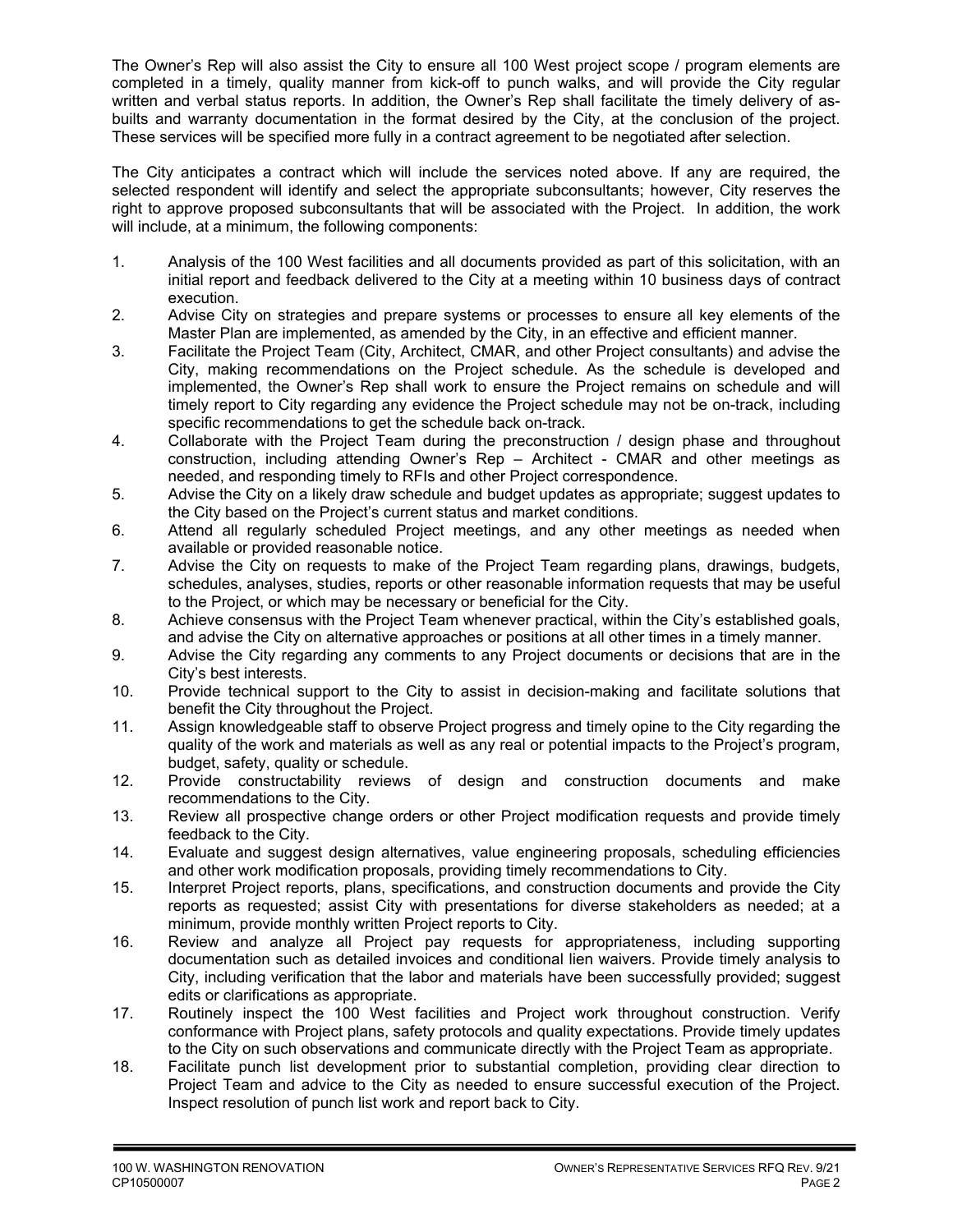- 19. Review record drawings, as-builts and warranty documentation for clarity and accuracy. Provide timely reports to City of any discrepancies or corrections required.
- 20. At City's request, return to Project approximately 11 months after completion, to facilitate oneyear warranty site walk. Identify any defects or potential claims and assist City in their resolution, as requested by City.

Please note some early procurement and core infrastructure renovation activity has begun and may continue during and after this procurement. The selected Owner's Rep may be required to collaborate with various City vendors who may still be working on such early procurement and core infrastructure work at the time of contract award.

#### **SECTION III - PRE-SUBMITTAL MEETING**

A pre-submittal meeting will be held at 9:00 a.m., Phoenix time on Thursday, June 16, 2022 via WebEx. At this meeting, City staff will discuss the scope of work, general project requirements, and respond to questions from the attendees. It is strongly recommended that interested firms attend the pre-submittal meeting. Inquiries regarding the project scope outside of this pre-submittal meeting must be directed to the Contracts Specialist. During this pre-submittal meeting, Architectural Services and Construction Manager at Risk Services will also be discussed.

A brief City escorted in-person site visit will be available on Thursday, June 16, 2022 at 100 W. Washington Street following the pre-submittal meeting. Site visit times are as follows:

12:45 p.m. – Engineering Services 2:00 p.m. – CMAR Services 3:15 p.m. – Owner's Representative Services

Each firm must pre-register no later than 12:00 p.m. Tuesday, June 14, 2022 by emailing kandi.kawolsky@phoenix.gov. Each firm is allowed a maximum of two people. Provide the email address of each attendee and include the name, title, telephone number, and company name. You will receive an email confirmation of meeting time and a site map for meeting location.

There will not be a virtual option for the Site Visit.

#### **PRE-SUBMITTAL MEETING WEBEX INFORMATION:**

When it's time, join your Webex meeting here:

## Join meeting

**Join from the meeting link** 

https://cityofphoenix.webex.com/cityofphoenix/j.php?MTID=ma70b8a3c60ba4eb508bb884f2e73afd3

Join by meeting number Meeting number (access code): 2450 880 6445

#### **SECTION IV - STATEMENT OF QUALIFICATIONS EVALUATION CRITERIA**

A Firm will be selected through a qualifications-based selection process based on the criteria below. Subcriteria are listed in order of importance in relation to project services. City of Phoenix project experience is not required.

#### **A. Experience of the Prime Firm (maximum 100 points)**

Describe the experience and qualifications of the prime firm in providing Owner's Representative or Program Manager services during design and construction phases for similar projects. Identify at least three comparable projects which the firm has completed in the last seven years. The preferred Owner's Rep will have experience providing such services on similar successful renovation projects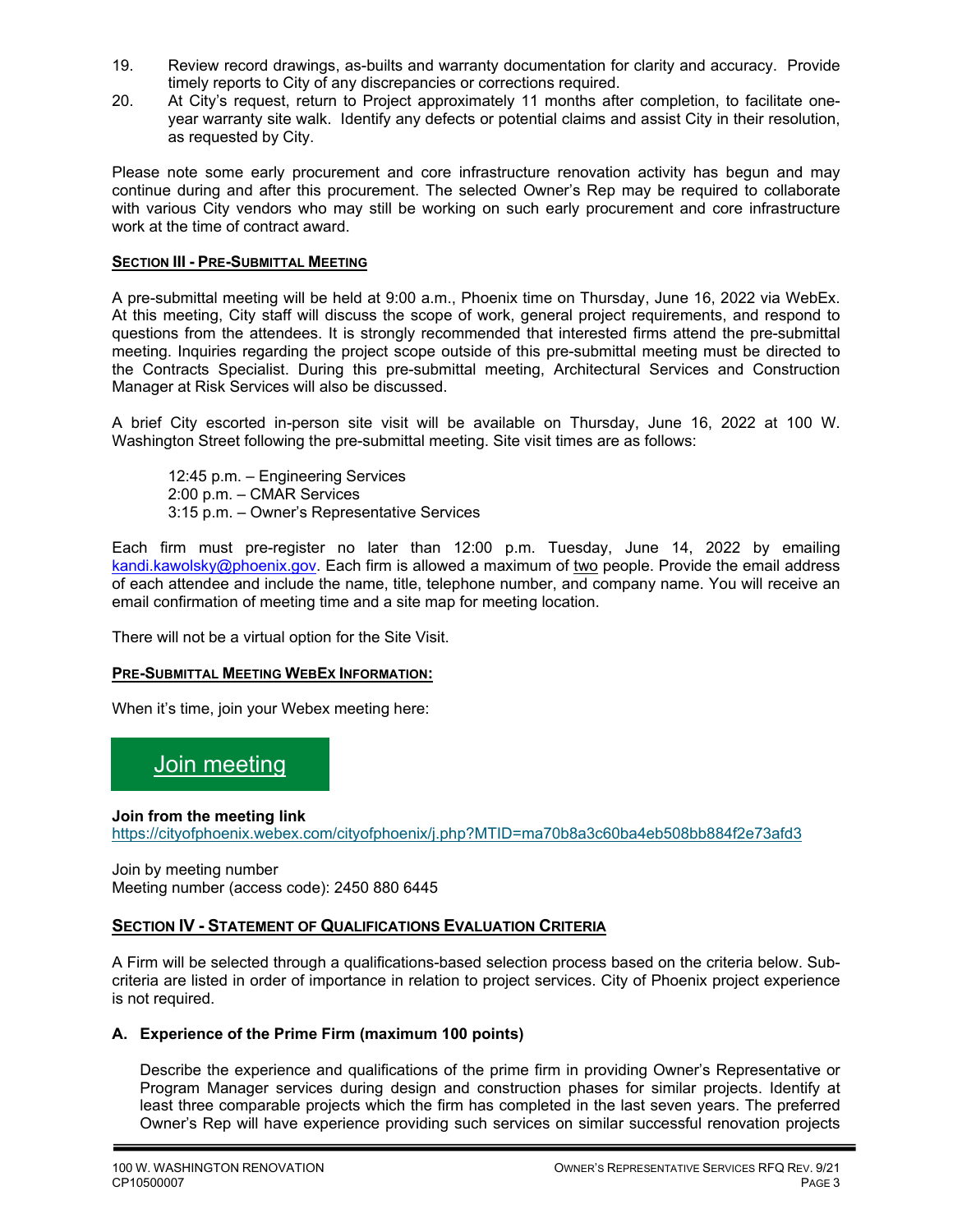for governmental and public safety facilities, as well as high-rise renovations in a downtown environment, preferably renovation and/or urban high-rise projects that exceeded \$25 million in total costs. For each project identified, provide the following:

- 1. Description of the project including scope and project owner
- 2. Role of the firm to include specific services provided during design phase and construction phase
- 3. Project's original quoted budget and the final actual costs associated to the project, along with a detailed description of the reasons for the cost variances and any value associated therewith
- 4. Project's originally scheduled completion date and the actual completion date and the reason for any variance.

#### **B. Experience of the Key Personnel and Subconsultants (maximum 100 points)**

Describe the experience and qualifications of the project team expected to be assigned to this project in providing Owner's Representative or Program Manager services during design and construction phases for similar projects completed in the last seven years. Identify at least three comparable projects. For each key person identified, list their length of time with the firm and each person's role in the projects provided. For each project identified, provide the following:

- 1. Description of the project including scope and project owner
- 2. Role of the team or team member to include specific services provided during design phase and construction phase and how those services relate to this project
- 3. Project's original quoted budget and the final actual costs associated to the project, along with a detailed description of the reasons for the cost variances and any value associated therewith
- 4. Project's originally scheduled completion date and the actual completion date and the reason for any variance.

#### **C. Project Understanding and Approach (maximum 150 points)**

Describe your firm's understanding of the City's need for Owner's Rep services for the Project. Describe the team's approach to the Project, including important considerations such as scope, schedule, and budget, and other unique challenges.

- 1. Discuss the major issues your firm has identified on this project and how you intend to address those issues.
- 2. Describe your firm's project management approach during design and construction phase services. Describe software systems used for planning, scheduling, estimating, and managing the services.
- 3. Describe your firm's communication and coordination strategies for this Project.

#### **D. Staffing Information for Key Personnel (maximum 50 points)**

Provide the following:

- 1. Team's availability and commitment to the project, including subconsultants
- 2. Team's plan to maintain continuity of the proposed services on this project for the remainder of 2022, throughout 2023, and into 2024
- 3. Organization chart showing key personnel, including subconsultants, current professional licenses or certifications, and assigned roles for both Owner's Representative Services for the project
- 4. Location of the lead firm's principal office and the home office location of key staff on this project

#### **E. Reference Check (maximum 21 points\*)**

Use the form provided (Exhibit A) to obtain at least three references. It is preferred no more than one be a City of Phoenix project. If your firm has not completed prior projects with other agencies, you will not be penalized. It is recommended there be references outside the City of Phoenix.

 \*These points are in addition to the 400 points for the SOQ. Interviews are an additional 600 points, scores from the SOQ evaluations carry over to Interviews.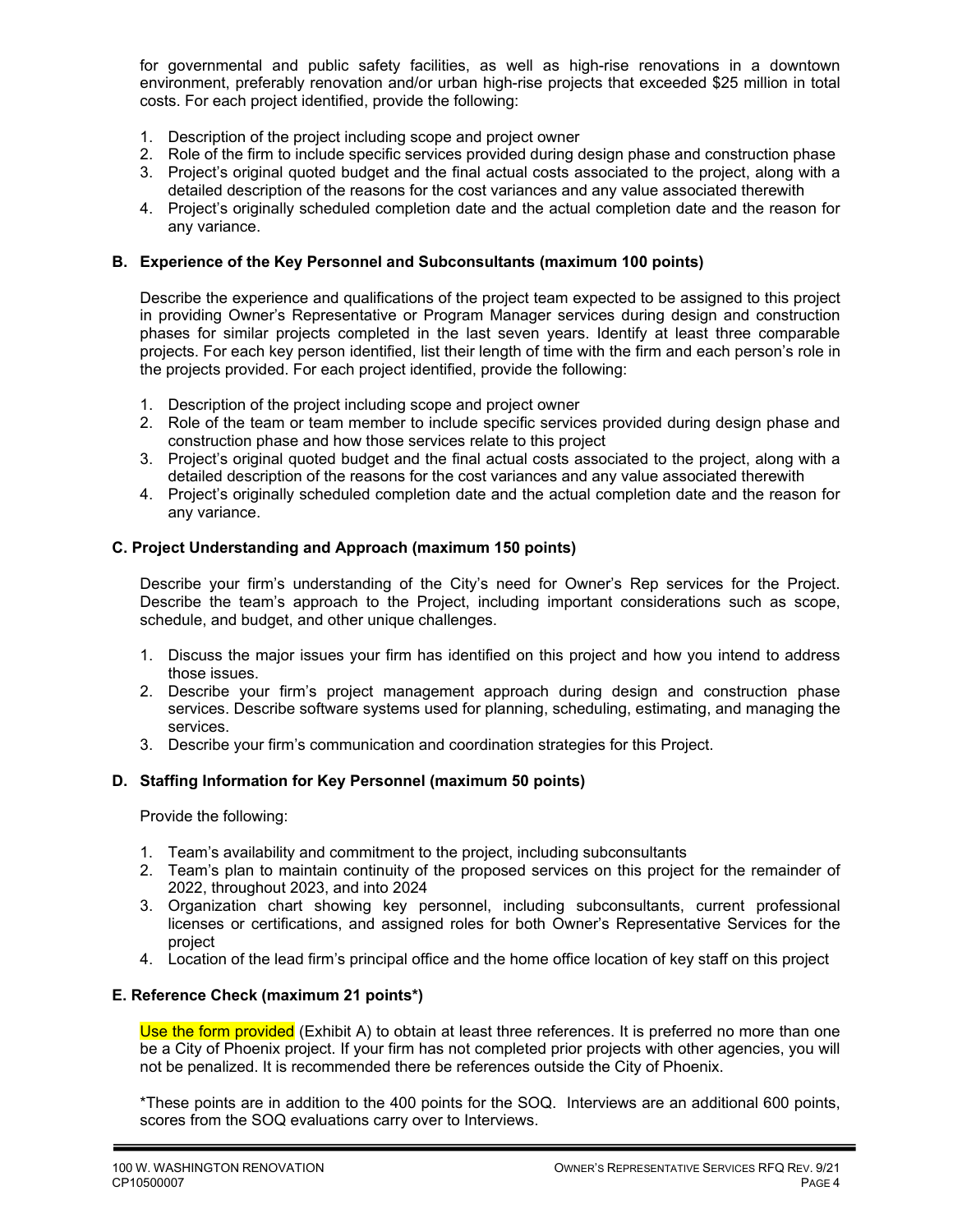#### **SECTION V - SUBMITTAL REQUIREMENTS**

**New Electronic Submittal Process**: Firms interested in this project must submit a Statement of Qualifications (SOQ) electronically through the ProcurePHX online portal.

Submittal requirements are as follows:

 **Vendor Information: All firms must be registered in the City's Vendor Management System prior to submitting a proposal. For new firms, the City will send an email to your firm with a vendor number within two business days of submitting the request. The vendor number should be included on the cover of the SOQ. Information on how to register with the City is available at:** 

https://www.phoenix.gov/financesite/Pages/EProc-help.aspx

**If your firm is already registered with the City of Phoenix's ProcurePHX system, please visit**  https://eprocurement.phoenix.gov/irj/portal **to login and access the electronic solicitation.**

 **The product category codes for this RFQ are 925000000, 906000000, and 962580000 and the RFx number is 6000001273.** 

#### **Submittals:**

- Submittals must be uploaded to the ProcurePhx website by the submittal due date and time.
- Submit only one SOQ electronically, in .PDF format only, addressing all evaluation criteria. No hard copies will be accepted.
- Clearly display the firm name, vendor number, project title, and project number on the cover of the SOQ.
- A maximum of **15 pages** is permitted to address all content in the SOQ submittal *(Maximum page limit includes evaluation criteria and all additional content. It does not include information sheet.)*
- Submit electronically the Statement of Qualifications by **12:00 noon, Phoenix time, on Friday, July 8, 2022.**
- Upload one complete version of the SOQ addressing all the criteria. Upload format is .PDF.
- Page size must meet requirements of  $8\frac{1}{2}$ " x 11"
- Font size must not be less than 10 point
- Content count:
	- $\checkmark$  Each side of a page containing evaluation criteria and additional content will be counted toward the maximum page limit noted above.
	- $\checkmark$  Pages that have project photos, charts and/or graphs will be counted towards the maximum page limit noted above.
	- $\checkmark$  Front and back covers, information sheet, Table of Contents pages, and divider (tab) pages **will NOT** be counted toward the maximum page limit noted above, unless they include evaluation criteria and additional content that could be considered by the selection panel.
- **Information Sheet:** Provide an information sheet that includes project title, project number, RFx number, firm name, address, phone number, vendor number, and the name, title, email address and signature of your contact person for the project. Do not include any additional information.
- **Evaluation Criteria:** Address the SOQ evaluation criteria.
- **Additional Content:** Resumes and other information may be included (*content shall be included within the permitted maximum page limit*).

**Note: All pages exceeding the specified maximum page limit will be removed from the submittal and not considered in evaluating a submitted SOQ.** 

#### **SECTION VI – GROUNDS FOR DISQUALIFICATION**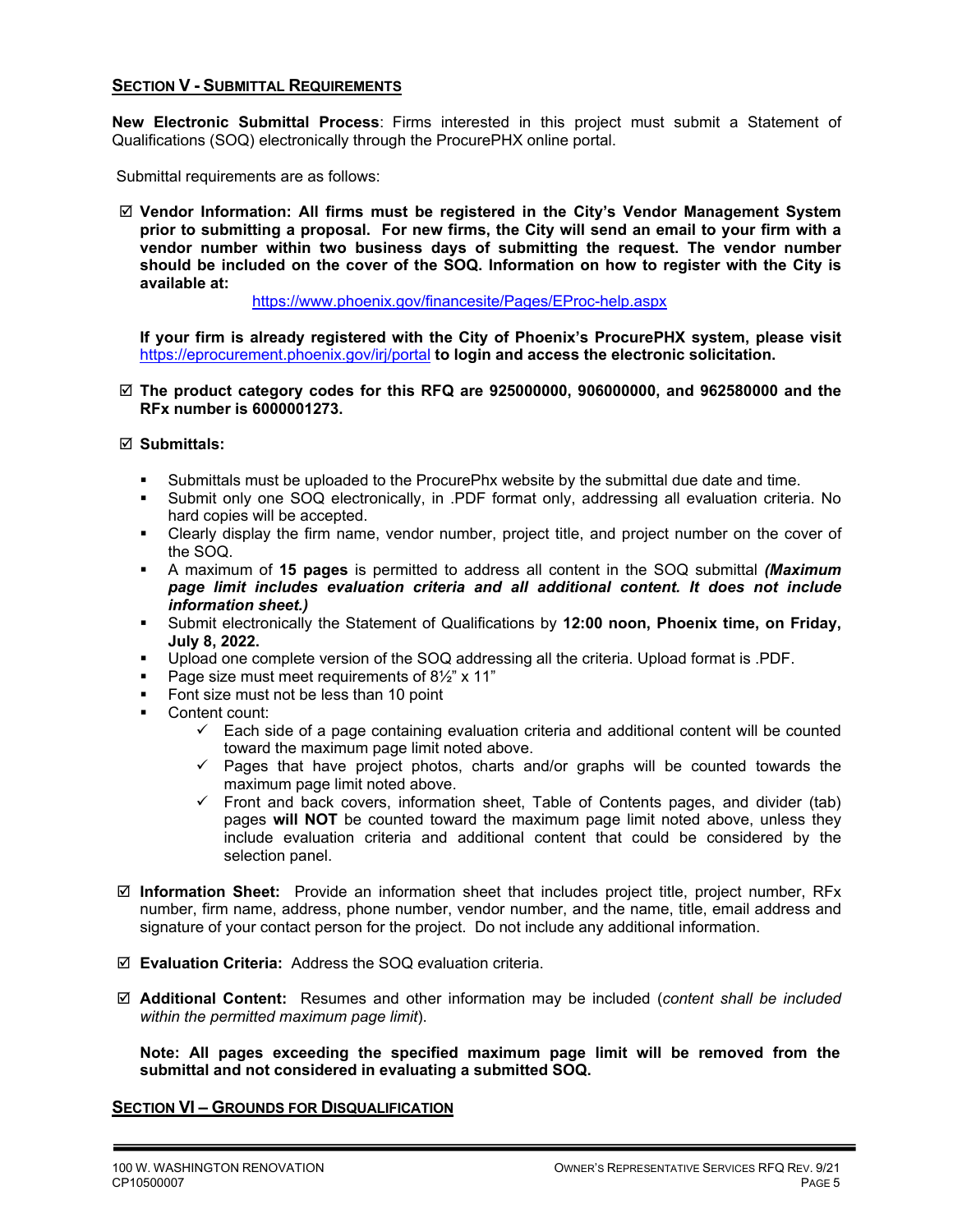The following **will be grounds for disqualification,** and will be strictly enforced:

- Failure to submit electronically through the ProcurePHX online portal by the due date and time.
- Violating the "Contact with City Employees" policy contained in this RFQ

#### **SECTION VII - SELECTION PROCESS AND SCHEDULE**

Interested firms will submit a SOQ. The firm will be selected through a qualifications-based selection process. A selection panel will evaluate each SOQ per the criteria set forth in Section IV above.

Finalists from the SOQ evaluation will be invited to participate in detailed interviews. A letter to each finalist will contain the evaluation criteria to be used during the interview presentation. Interview evaluations to select the highest qualified firm include scores from the SOQ evaluation process. The City may conduct a due diligence review on the firm receiving the highest evaluation.

The City expects to create a final list of at least three, but not more than five firms for this project. The City will enter into negotiations with the selected firm and execute a contract upon completion of negotiation of fees, contract terms, and City Council approval.

The following tentative schedule has been prepared for this project. Firms interested in this project must be available on the dates as specified below.

| Pre-submittal meeting        | June 16, 2022                 |
|------------------------------|-------------------------------|
| SOO <sub>s</sub> due         | July 8, 2022                  |
| Firms notified for interview | August 1, 2022                |
| Interview                    | August 17, 2022               |
| Scope Meeting                | late August / early September |

If the City is unsuccessful in negotiating a contract with the best-qualified firm, the City may then negotiate with the next most qualified firm until a contract is executed, or the City may decide to terminate the selection process. Once a contract is executed with the successful firm, the procurement is complete.

Firms on the short list for interviews for this project will be notified directly by the City. Notification to all other firms on the status of a short list for this project will be posted on the City of Phoenix's "Tabulations, Awards, and Recommendations" website:

#### http://solicitations.phoenix.gov/awards

All submitting firms will be notified of selection outcome for this project. The status of a selection on this project will be posted on the City of Phoenix's "Tabulations, Awards, and Recommendations" website:

http://solicitations.phoenix.gov/awards

The selected Consultant should expect to comply with the Arizona State Statutes Title 34 and City of Phoenix Design and Construction Procurement's contract provisions.

#### **SECTION VIII – GENERAL INFORMATION**

**Citywide Capital Improvement Projects.** Consulting and contractor services supporting the City's Capital Improvement Projects are procured under the authority of the City Engineer, currently located within the Street Transportation Department. Design and Construction Procurement coordinates the citywide consulting and construction contracting procurement processes.

**Changes to Request for Qualifications.** *Any changes to this Request for Qualifications (RFQ) will be in the form of a Notification.* The City of Phoenix shall not be held responsible for any oral instructions. Notifications are available on both the Current Opportunities and ProcurePHX webpage.

*It shall be the responsibility of the registered RFQ holder to determine, prior to the submittal of the Statement of Qualifications, if a Notification has been issued***.** Registered RFQ holders may refer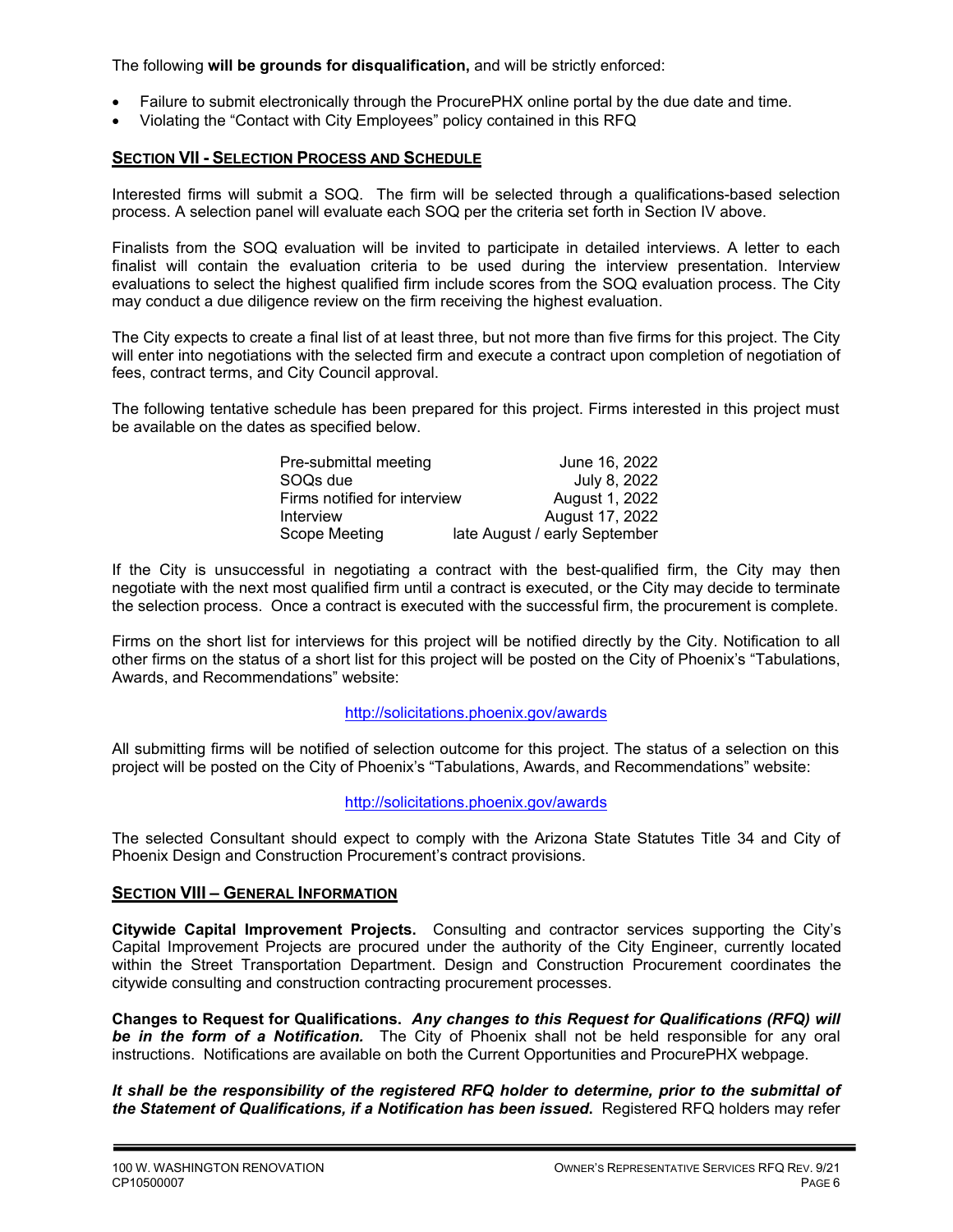to the web page or call the Contracts Specialist (listed below) to ascertain if a Notification has been issued for this project.

**Alternate Format.** For more information or a copy of this publication in an alternate format, contact the Contracts Specialist (listed below) - Voice or TTY 711. Requests will only be honored if made within the first week of the advertising period.

**Release of Project Information.** The City shall provide the release of all public information concerning the project, including selection announcements and contract awards. Those desiring to release information to the public must receive prior written approval from the City.

**City Rights.** The City of Phoenix reserves the right to reject any or all Statements of Qualifications, to waive any informality or irregularity in any Statement of Qualifications received, and to be the sole judge of the merits of the respective Statements of Qualifications received.

**Contact with City Employees.** This policy is intended to create a level playing field for all Proposers, assure that contracts are awarded in public, and protect the integrity of the selection process. **OFFERORS THAT VIOLATE THIS POLICY WILL BE DISQUALIFIED.**

Beginning on the date the RFQ is issued and until the date the contract is awarded or the RFQ withdrawn, all persons or entities that respond to the RFQ, including their authorized employees, agents, representatives, proposed partner(s), subcontractor(s), joint venture(s), member(s), or any of their lobbyists or attorneys (collectively the Proposer), will refrain from any direct or indirect contact with any person (other than the designated Contract Specialist) who may play a part in the selection process, including members of the evaluation panel, the City Manager, Assistant City Manager, Deputy City Managers, Department heads, the Mayor and other members of the Phoenix City Council. As long as the RFQ solicitation is not discussed, Proposers may continue to conduct business with the City and discuss business that is unrelated to this RFQ solicitation with City staff.

Commencing on the date and time a solicitation is published, potential or actual proposers (including their representatives) will only discuss matters associated with the solicitation with the Mayor, any members of City Council, the City Manager, any Deputy City Manager, or any department director directly associated with the solicitation (including in each case their assigned staff, except for the designated procurement officer) at a public meeting, posted under the Arizona Revised Statutes, until the resulting contract(s) are awarded or all offers or responses are rejected and the solicitation is cancelled without any announcement by the procurement officer of the City's intent to reissue the same or a similar solicitation.

Proposers may discuss their proposal or the RFQ solicitation with the Mayor or one or more members of the Phoenix City Council, provided such meetings are scheduled through the Contract Specialist (listed below), conducted in person at 200 W. Washington, Phoenix, Arizona 85003, and are posted as open meetings with the City Clerk at least twenty-four (24) hours prior to the scheduled meetings. The City Clerk will be responsible for posting the meetings. The posted notice shall identify the participants and the subject matter, as well as invite the public to participate.

**Conflict of Interest.** The City reserves the right to disqualify any Proposer on the basis of any real or apparent conflict of interest that is disclosed by the proposal submitted or any other data available to the City. This disqualification is at the sole discretion of the City. Any Proposer submitting a proposal herein waves any right to object now or at any future time, before any body or agency, including but not limited to, the City Council of the City of Phoenix or any court.

**Protest Procedures.** Firms responding to disqualification or a procurement outcome are referred to the Code of the City of Phoenix Chapter 2, Article XII, Section 2-187 to 2-190.4, which governs protest procedures utilized throughout the selection process. The procedures may be reviewed through the City of Phoenix website at:

http://www.codepublishing.com/az/phoenix/

A copy of the Protest Policy is also available online at:

https://www.phoenix.gov/streets/procurement-opportunities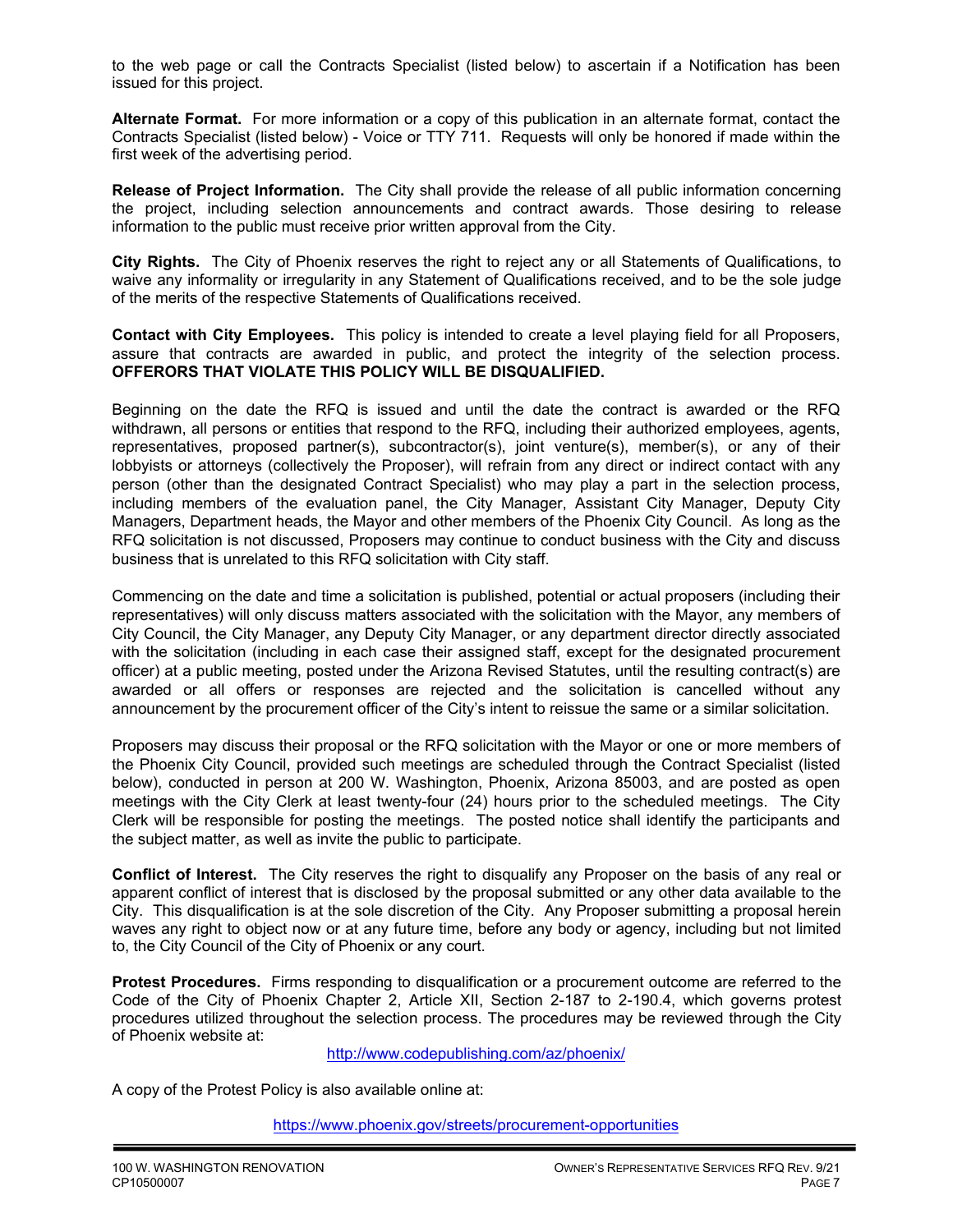**Questions -** Questions pertaining to this selection process or contract issues should be directed to the Contract Specialist, Kandi Kawolsky at (602) 256-4108 or <u>kandi.kawolsky@phoenix.gov</u>.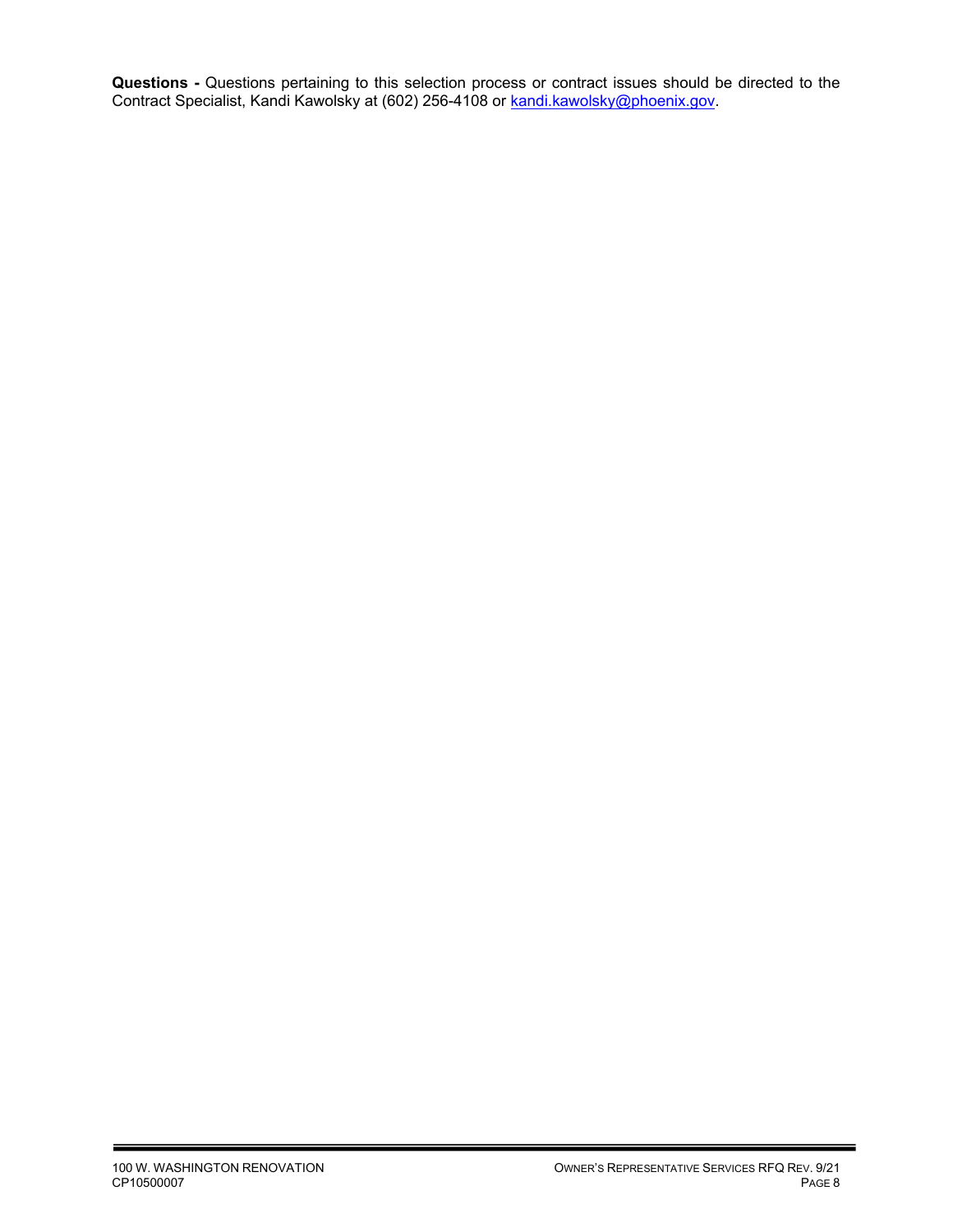#### **EXHIBIT A CONSULTANT REFERENCE CHECK INSTRUCTIONS, FORM, AND SAMPLE LETTER**

**The attached Consultant Performance Evaluation Form is to be provided to the agencies or entities for which your firm has recently provided services relevant to those requested for this project. Provide the evaluation form to the Owner, or the Owner's representative directly responsible for oversight of the project to complete and submit to the email box listed below.** 

**The first three references submitted will be accepted and the scores utilized as part of the evaluation process. Each reference check is worth up to 7 points for a total of up to 21 points available.** 

**The form is to be completed by the agency or entity and uploaded to the (email box) at:** 

**soq.referencechecks@phoenix.gov**

**The procurement identifier is:** 

**6000001273** 

### **Attention: Kandi Kawolsky**

**Also attached is a sample performance evaluation cover letter that may be used when sending the reference check request.**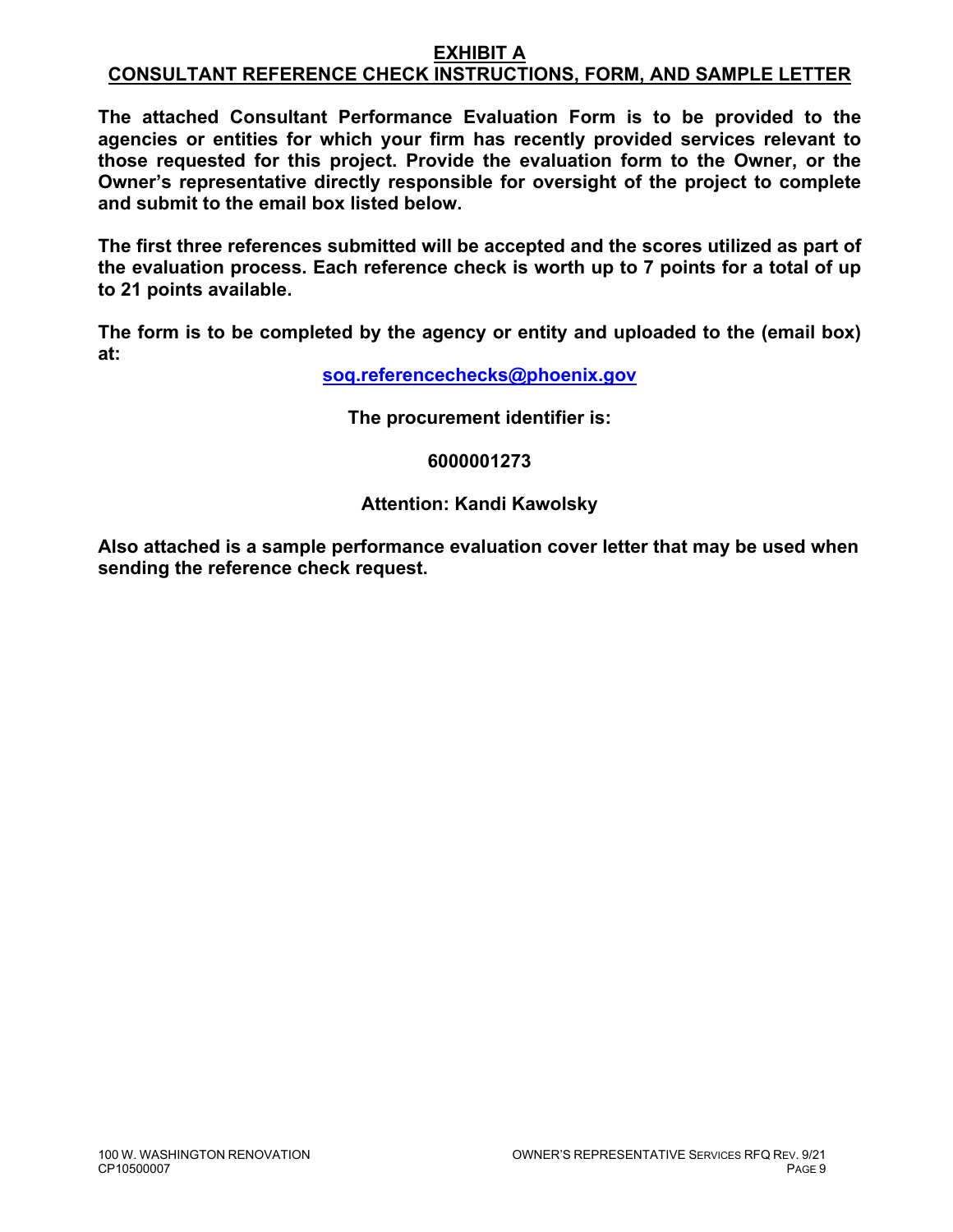Sample Cover Letter Contact Name Address of Reference

(Your Name) is responding to a Request for Qualifications (RFQ) from the City of Phoenix Office of the City Engineer's Design and Construction Procurement section.

The City is requesting reference information related to our past performance. As a part of the response submittal process, the City is requesting performance evaluations from agencies that our firm has performed services for either in the past or is currently receiving services.

I would appreciate your cooperation in completing the attached Consultant Performance Evaluation form and return by email the completed form by 12:00 pm Phoenix time on **July 8, 2022** to:

soq.referencechecks@phoenix.gov

### **Reference in Subject Line: RFx #6000001273**

For questions, contact Kandi Kawolsky at 602-256-4108.

Failure to submit the Consultant Performance Evaluation form by the above date will have a negative impact on the proposal we submit for this service. Your cooperation in submitting this form by this date is appreciated.

If you have any questions regarding this request, please contact (your name) at (your telephone number).

Sincerely,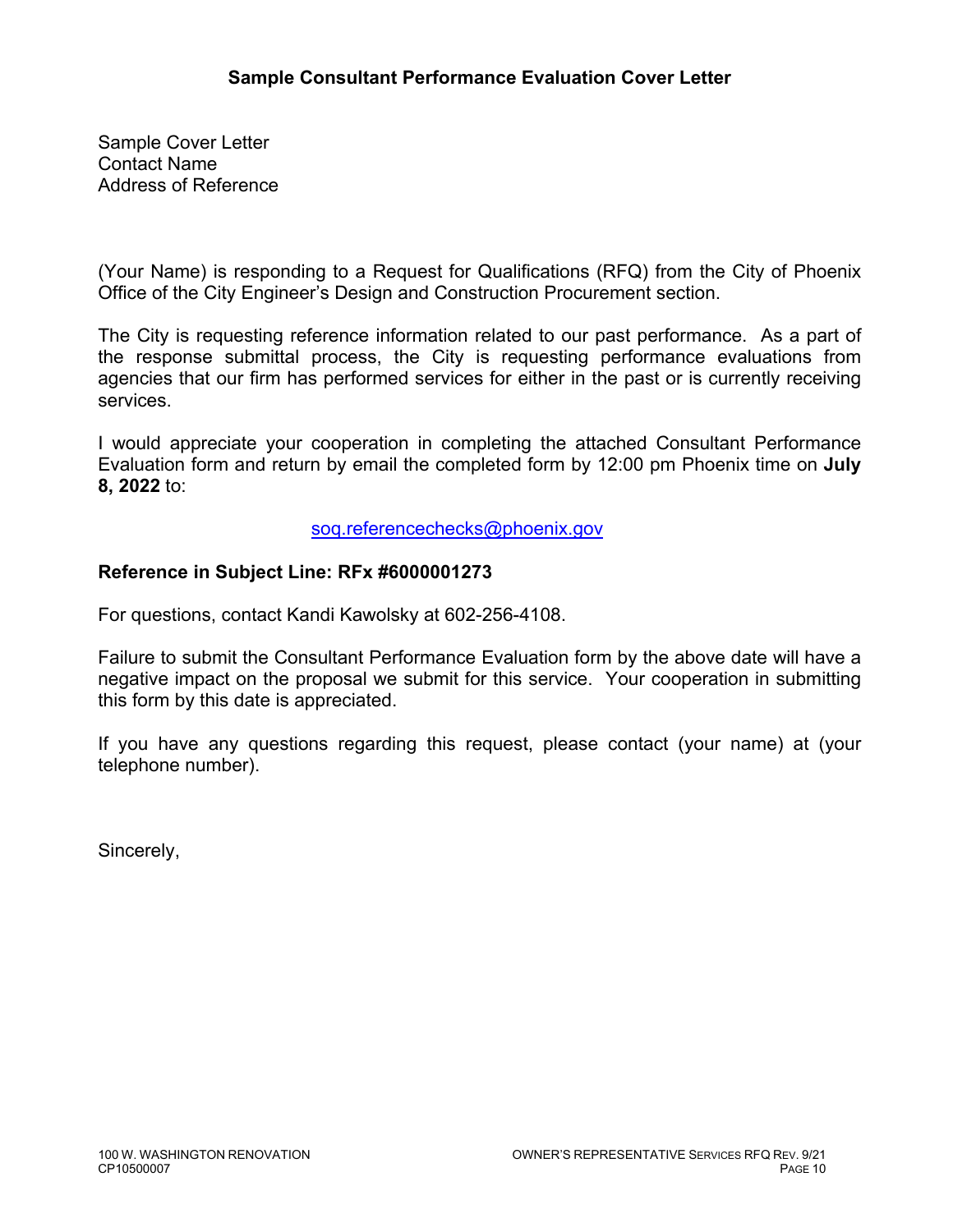### INSTRUCTIONS FOR COMPLETING CONSULTANT PERFORMANCE EVALUATION

Evaluate the consultant's contract performance in each of the rating areas listed below. On the Consultant Performance Evaluation form, circle the rating from 1 to 4 that most closely matches your evaluation of the consultant's performance. Comments are not required but appreciated. **Every rating area must be scored.** 

The Design and Construction Procurement section will use the information from this form to evaluate firms competing for contract award. **This completed form will become public record and upon request, will be released to the consultant or any other entity.**

Please submit the completed form to the address indicated on the bottom of the Consultant Performance Evaluation form. Thank you for your time and your cooperation.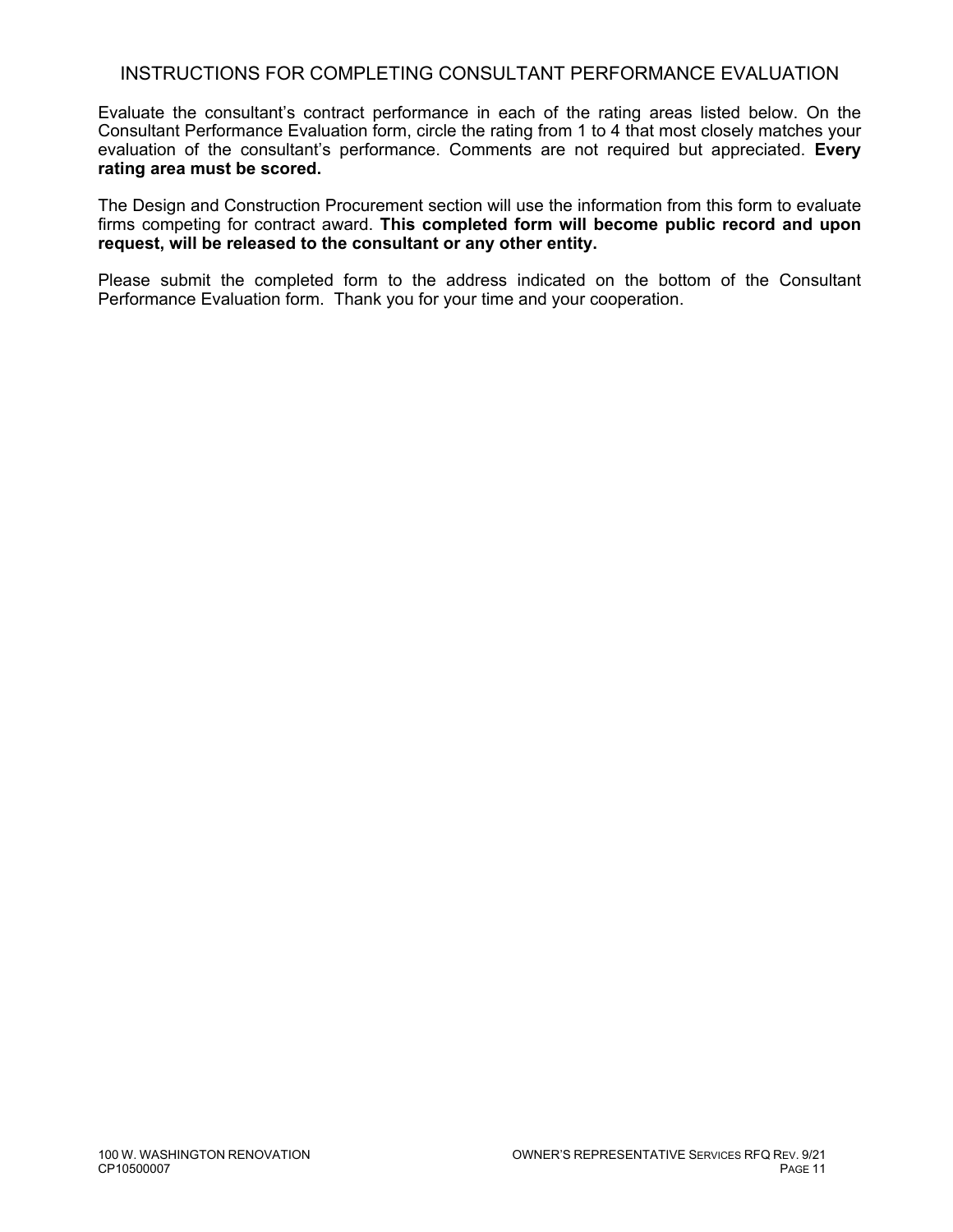### **100 W. WASHINGTON RENOVATION CP10500007 RFx: 6000001273**

## **CONSULTANT PERFORMANCE EVALUATION FOR**

(firm name)

**In the box below, provide the project title, contracted services provided by the firm, and start and completion date of services. This form is to be completed by the Owner, or the Owner's representative directly responsible for oversight of the project. The project services evaluated must be relevant to the services of this project. Every rating area must be scored.** 

**RATINGS: Summarize the Consultant's performance and circle the number below that corresponds to the performance rating for each category. Please see the rating scale.** 

1 = Unsatisfactory (.25 pt.); 2 = Poor (.50 pt.); 3 = Good (.75 pt.); 4 = Excellent (1.0 pt.)

| <b>HOW WOULD YOU RANK THE</b><br><b>BUSINESS RELATIONSHIP</b><br>BETWEEN THE OWNER AND<br>THE FIRM?            | 4<br>3<br>$\overline{2}$<br>1              | Comments: |
|----------------------------------------------------------------------------------------------------------------|--------------------------------------------|-----------|
| WAS THE TEAM PRESENTED IN<br>THE PROPOSAL THE TEAM<br>THAT WORKED ON THE<br>PROJECT TO COMPLETION?             | $\overline{4}$<br>3<br>$\overline{2}$<br>1 | Comments: |
| <b>WAS STAFF PROACTIVE IN</b><br><b>SOLVING PROBLEMS THAT</b><br><b>MAY HAVE OCCURRED ON THE</b><br>PROJECT?   | 4<br>3<br>$\overline{2}$<br>1              | Comments: |
| <b>WAS THE CONTRACTED</b><br><b>SCOPE OF SERVICES</b><br><b>COMPLETED ON TIME AND</b><br><b>WITHIN BUDGET?</b> | 4<br>3<br>$\overline{2}$<br>1              | Comments: |
| HOW WOULD YOU RATE THE<br><b>QUALITY OF WORK</b><br>PERFORMED BY THIS FIRM ON<br><b>YOUR PROJECT?</b>          | 4<br>3<br>$\overline{2}$<br>1              | Comments: |
| DID THE FIRM RECOMMEND<br><b>EFFICIENCIES OR PROVIDE</b><br><b>INNOVATIVE IDEAS OR</b><br>SUGGESTIONS?         | 4<br>3<br>$\overline{2}$<br>1              | Comments: |